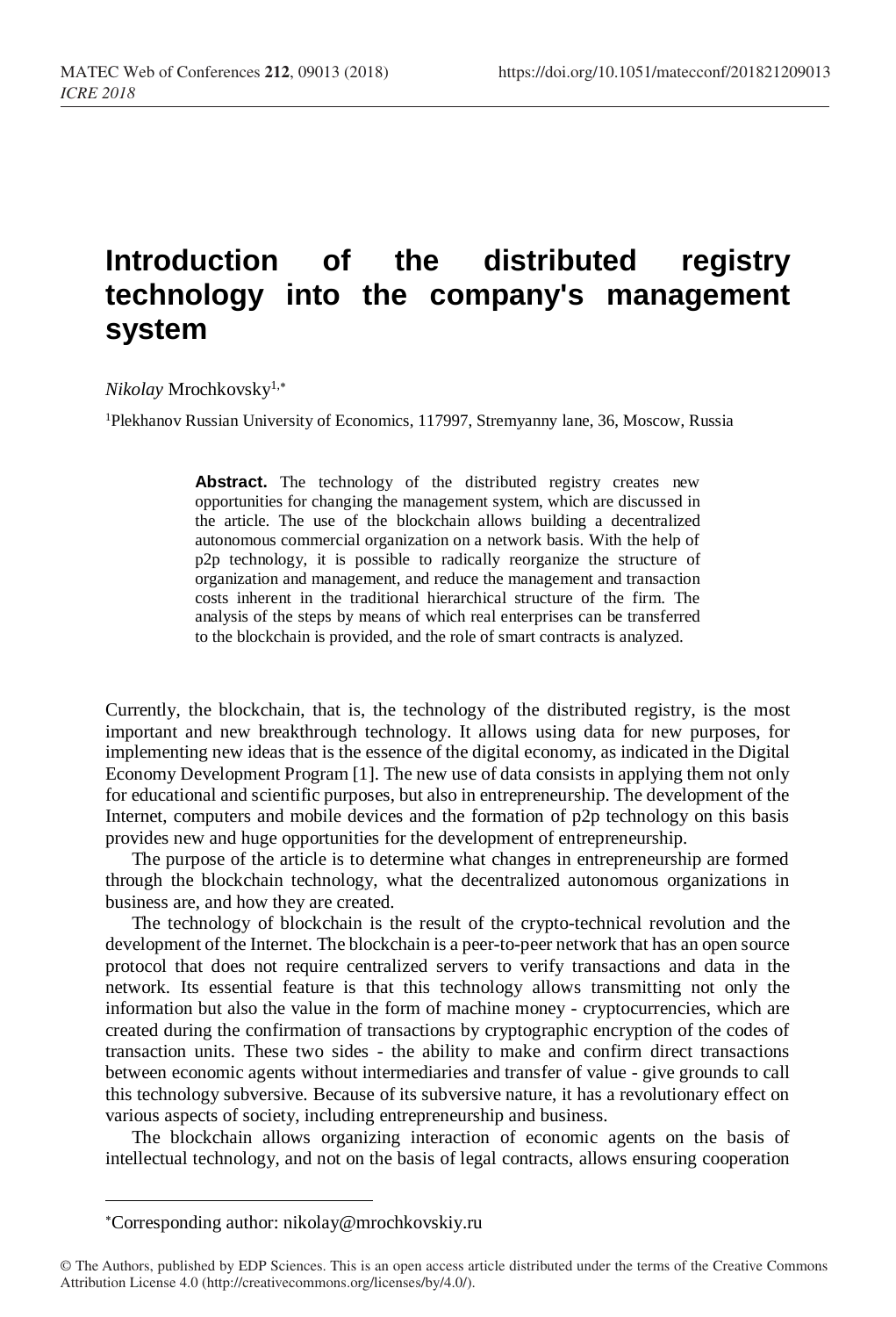not on the basis of personal acquaintance and social trust, but on the implementation of the technological basis of joint activities. The blockchain creates an opportunity to reach a consensus based on technology, rather than contracts. Hence, trust between the participants is formed not on the social, and, therefore, evaluation, basis, but on the basis of machine technology. Therefore, the blockchain is called the "machine of trust" [2, 3]. In this case, we have a new stage in the development of intellectual entrepreneurship. R. Chervitz defined "intellectual entrepreneurship" as the production of new knowledge and their embodiment in concrete life benefits through mechanisms of cooperation and interaction of economic agents, which in practice take the form of various intellectual communities [4]. In this case, the development of connections is carried out using the capabilities of artificial intelligence to automate those processes that can be given to the machine technology.

Decentralization of business is one of the manifestations of decentralization introduced by the blockchain technology. Decentralization of business occurs through the emergence of the distributed autonomous organizations (Distributed Autonomous Organizations, DAO), which are managed and operate on the blockchain. A decentralized organization is also called an autonomous corporation (DAC). Cryptocurrencies, deregulation of crowd-hosting and the separation of services lie at the heart of the emergence of DAO.

The essence of DAO is that management of the organization is not entrusted to a centralized management body but to a set of business rules developed and formed in a specific service that allows the organization "working without the participation of a person solely under the control of an incorruptible set of business rules" controlled by automation [5]. This is not anarchy, but management based on the developed software, and the possibility of using (later) artificial intelligence. Most of the main blockchain platforms were developed using a transparent, open source, a collective approach and a large amount of decentralized work.

Let us consider the content of the concept of DAO. The concept of DAO is borrowed from the field of artificial intelligence. In this concept, the network of autonomous agents performs tasks that can be created in a model of a corporation that operates without the participation of man under control of a set of business rules.

DAO is a new paradigm of economic cooperation [6]. Such an organization is fundamentally different from the usual company in its decentralized structure and autonomy. Decentralization means that the company is built horizontally. It does not have a sole proprietor or a board of directors. Each member of the organization is a full-fledged co-owner and has equal powers and unlimited access to information.

A similar structure is provided by the blockchain. The blockchain in this case is an electronic register of the company, which is maintained and certified by all network members. Autonomy is in the fact that the organization does not depend on traditional financial and political institutions. The use of cryptocurrency instead of conventional money plays an important role in this. Cryptocurrency in the blockchain acts in different hypostases - as a protocol, as software, and as a blockchain system. In this sense, it itself can be classified as DAO, since it has a decentralized structure, and most processes in it are autonomous [7].

*Examples of DAO*. The decentralized cloud storage network Storj can be referred as an example of a long-working and successfully operating DAO. Mistrust of users to centralized clouds is primarily due to the fact that in recent years, there have been more cases of information leakage from cloud servers. Security researchers are almost daily signaling about unprotected cloud servers. In July 2017, a leak of personal data of about 14 million customers from the cloud repository operator Verizon took place. In Russia, in 2017, the biggest leak happened - a database with information on more than 5.6 million customers of insurance companies [7]. (The main leakage of 2017. https://www.infowatch.ru/analytics/digest/19546). The number of leaks of confidential information in Russia in 2016 was more than the level of 2015 by 80%, and only in 2016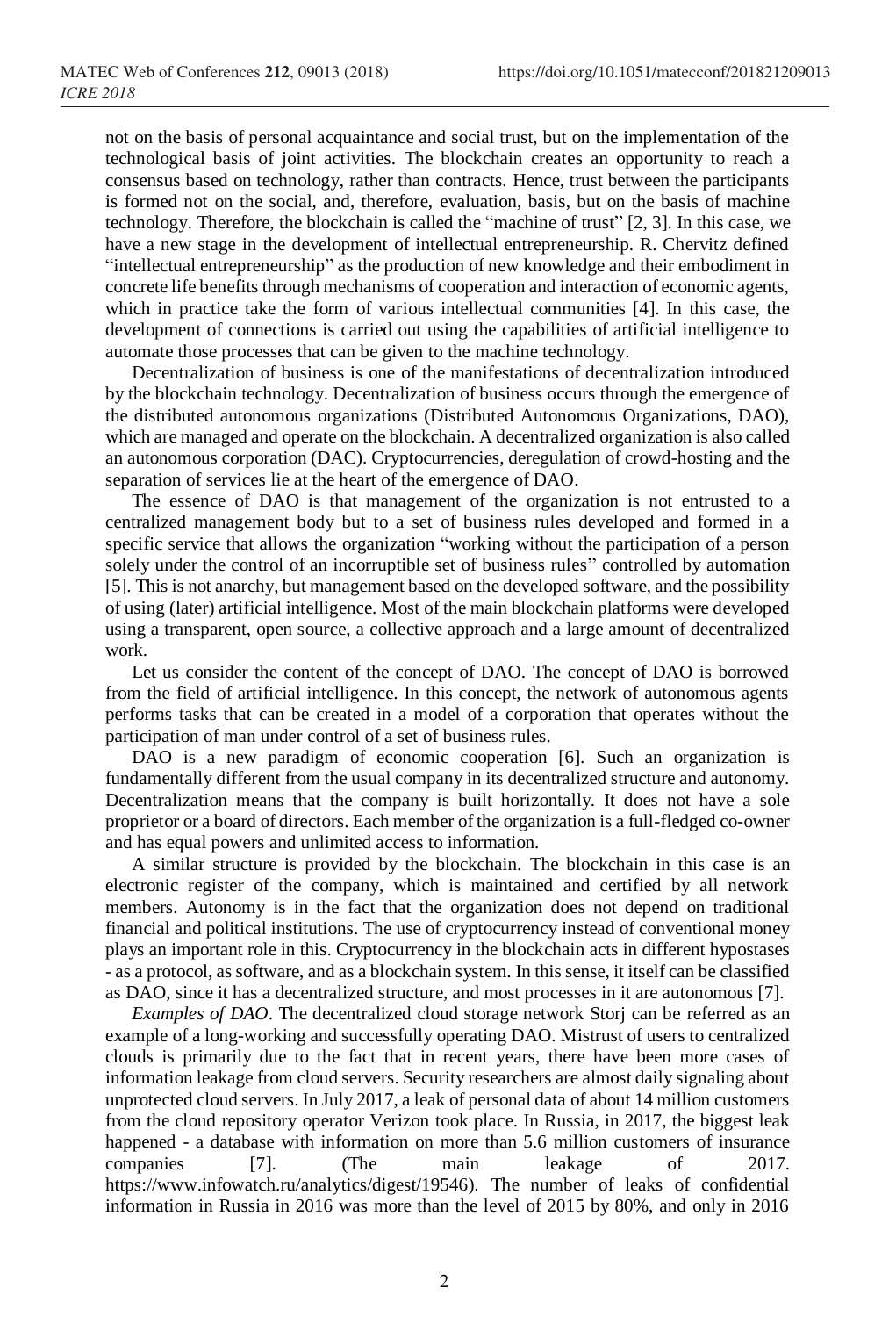there were 213 such cases. On these indicators, Russia is ranked the second one after the United States (838 cases). The expert E. Nabigaev believes: "Such a significant percentage is associated with a low level of awareness in the matters of information security among companies' personnel. Employees do not often know that is impermissible to use cloud services for the exchange of confidential information in the corporate sphere" [8].

Storj's decentralized cloud storage network with applications allows users renting out unused hard disk space and storing files on the network. Storj splits the files into parts, encrypts them and distributes along the peer-to-peer network, which provides a much greater level of security. The project has its own SJCX token, the cryptocurrency, which is used to purchase space on the network and pay for the services of the provider. In addition, superfluous SJCX can be exchanged on cryptocurrency exchanges [6].

Another example - Steemit, is a social media platform, similar to Reddit. But, unlike Reddit, the project is based on the technology of blockchain and has its own cryptocurrency. Users earn Steem-dollars by publishing articles and images, and the amount of compensation is determined by the reaction of the community (likes, recommendations, etc.) on this or that material. This is a censorship-free platform, where the only moderator is the community of the project. In 2016, the Russian-speaking fork of the platform that is called Golos (Voice) also appeared [6].

New ideas for DAO were proposed as a result of the competition for the best idea of DAO, which the ForkLog platform hosted in 2016. 30 bids of various properties were submitted for the competition. As winners, the following projects were selected: the inheritance of digital data; the creation of charitable companies based on the blockchain; exchange of the computing facilities; automation of settlements in stores; platform for the interaction of consumers and producers of agricultural products; ICO market regulation project; the project of distribution of natural riches of Russia between citizens; business card holder on the blockchain; investment portfolio; and the project of the state of noonauts on the blockchain [9]. Thus, the idea of DAO can be realized in various directions.

The implementation of the blockchain and the transition to the principles of DAO can be carried out:

a) within existing organizations as an additional technology;

b) outside the organization, as a startup, which is not concerned by the existing processes.

Thus, it is possible to create DAO from scratch as a startup, and also the functions and work of real enterprises can be rethought.

There are many functions related to local legislation in the work of enterprises, such as registration, insurance, taxation, and licensing. When moving to the blockchain, autonomous enterprises can be created in the cloud, operating on the basis of the blockchain and smart contracts that could independently conclude contracts, register under any jurisdiction, under which they can work.

There are two main ways of creating DAO:

1. Introduction of principles or partial elements of the DAO design into a traditional organization.

2. The combination of autonomous agents on the basis of special programs using artificial intelligence.

Let us outline the stages of the transition from autonomous agents to DAO:

Stage 1. Users voluntarily and independently participate in solving unrelated tasks.

Stage 2. Creation of teamwork. Users interact on the basis of giving value to the achievement of common goals or objectives.

Stage 3. Users are cooperating, assuming they receive part of the total profit.

Stage 4. Spreading functions to a wider network by advertising these functions.

Stage 5. Decentralization. There is further scalability by creating additional capacities for the periphery.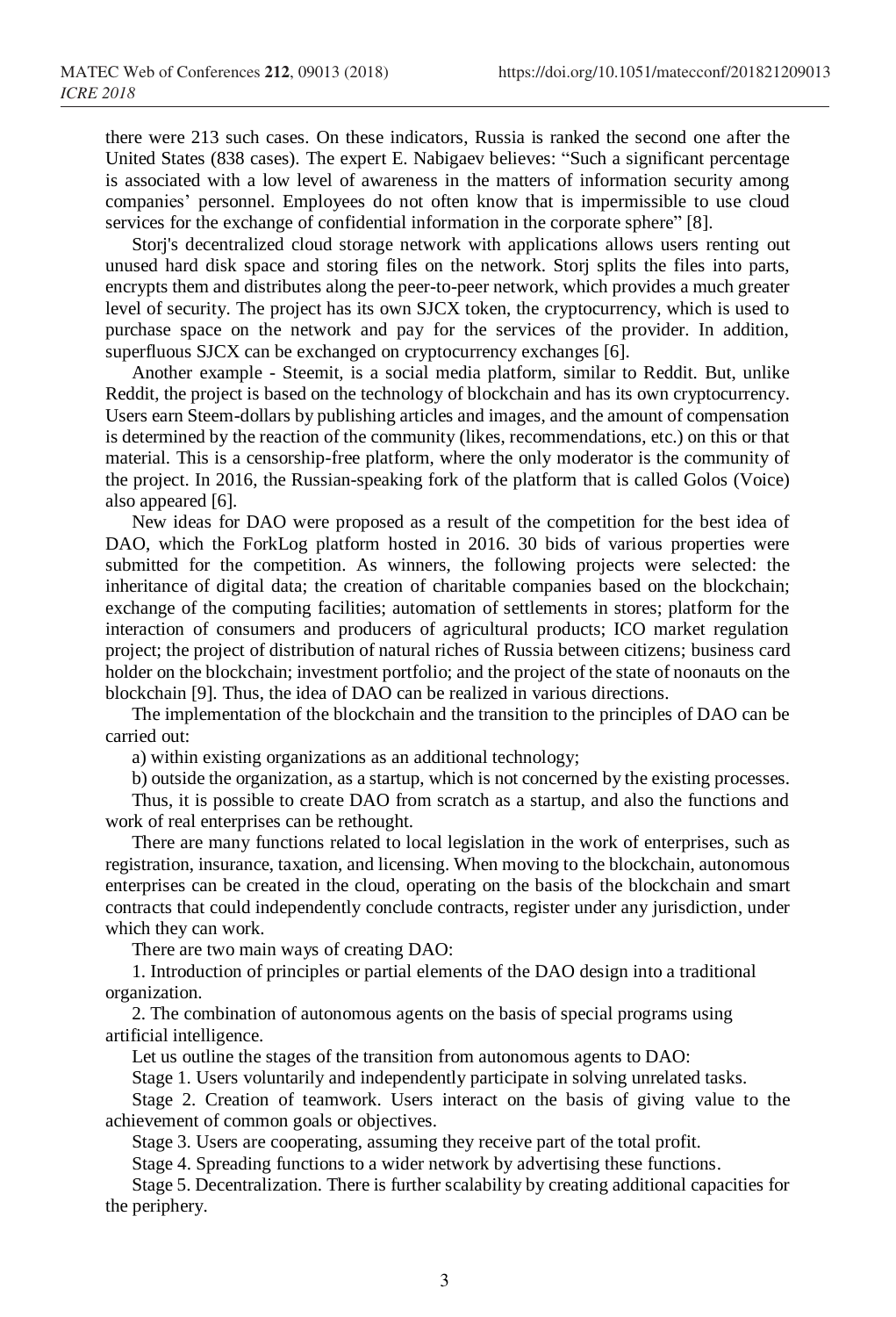Stage 6. Autonomy. Autonomous agents work on the basis of smart contracts and (later) artificial intelligence. Smart contract algorithms provide self-sufficiency in operations and creation of values in the centers, on the periphery and in the arteries of the organization.

Let us consider the measures that should be taken to implement the project and introduce DAO:

1. Development of the architecture of the DAO, which holds distributed and decentralized actions.

2. Determination of the options of participation in the DAO.

In turn, options for participation in the DAO are different: buying shares, buying cryptocurrency, and buying or earning tokens.

Options for earning tokens can also be different: active or passive work.

Active work that is the solution of any task claimed by the DAO for a particular project, such as error search, software development, voting, etc.

Passive work that is usually done by sharing something, such as computer processing cycles, Internet access, storage or even sharing one's data.

3. Obtaining units of value.

Options are the following: share (or warrant / option for shares), items, tokens, rewards or cryptocurrency.

Tokens can have a different purpose. They can represent the rights of use of the product, or property rights tied to some internal value.

4. Transparency of management. It is necessary to think over various aspects of management, regardless of whether stakeholders are involved actively (e.g. voting, management, rule making, rule checking, decision making, reporting, and regulation), or passively (e.g. sense of responsibility, evaluation, respect, fair compensation (10). All this is designed to ensure transparency in management.

5. Profit. In the ordinary corporation, profit distribution or participation in dividends takes place. In DAO, benefits to participants may include voting or special rights, or granting of special status. Ultimately, the growth of value should happen due to an internal high valuation of capital, either in the form of a cryptocurrency or cryptographically protected tokenization.

6. Crypto-technology. Protocols and platforms based on the blockchain and cryptocurrency are a means of achieving a consensus mechanism. The blockchain and cryptographic evidences ensure the irrefutability, verifiability and truthfulness of all transactions and smart programs based on the decentralized open source consensus and decentralized protocols of trust. Ethereum, Bitcoin, general purpose protocols, and special purpose protocols (for example, Dash) are the examples of such protocols.

There are three additional functional components that should be included in the technology platform:

a) the level of user data, assuming that the data belong to the user and are only available in a specific aggregate or hidden form of the DAO;

b) smart programs that are real mechanisms of transactions;

c) various application programming interfaces (APIs) for interacting with value-added services or partners that are auxiliary to the DAO.

The key goal of DAO is to create value or products, and this requires a certain connection between the user's actions and the resulting consequences of these actions for the total value of the organization that is symbolized by the value of the cryptocurrency, which underlies it. This is exactly what entrepreneurial creativity should be, aimed at developing business models.

DAO should be tied to the cost. The sale of the cryptocurrency allows the DAO beginning its movement. In the end, the new DAO is like a startup. It requires the adaptation of the product to the market, the implementation of the business model and a large number of users (customers) to move forward. At the early stage, many assumptions are made, and the DAO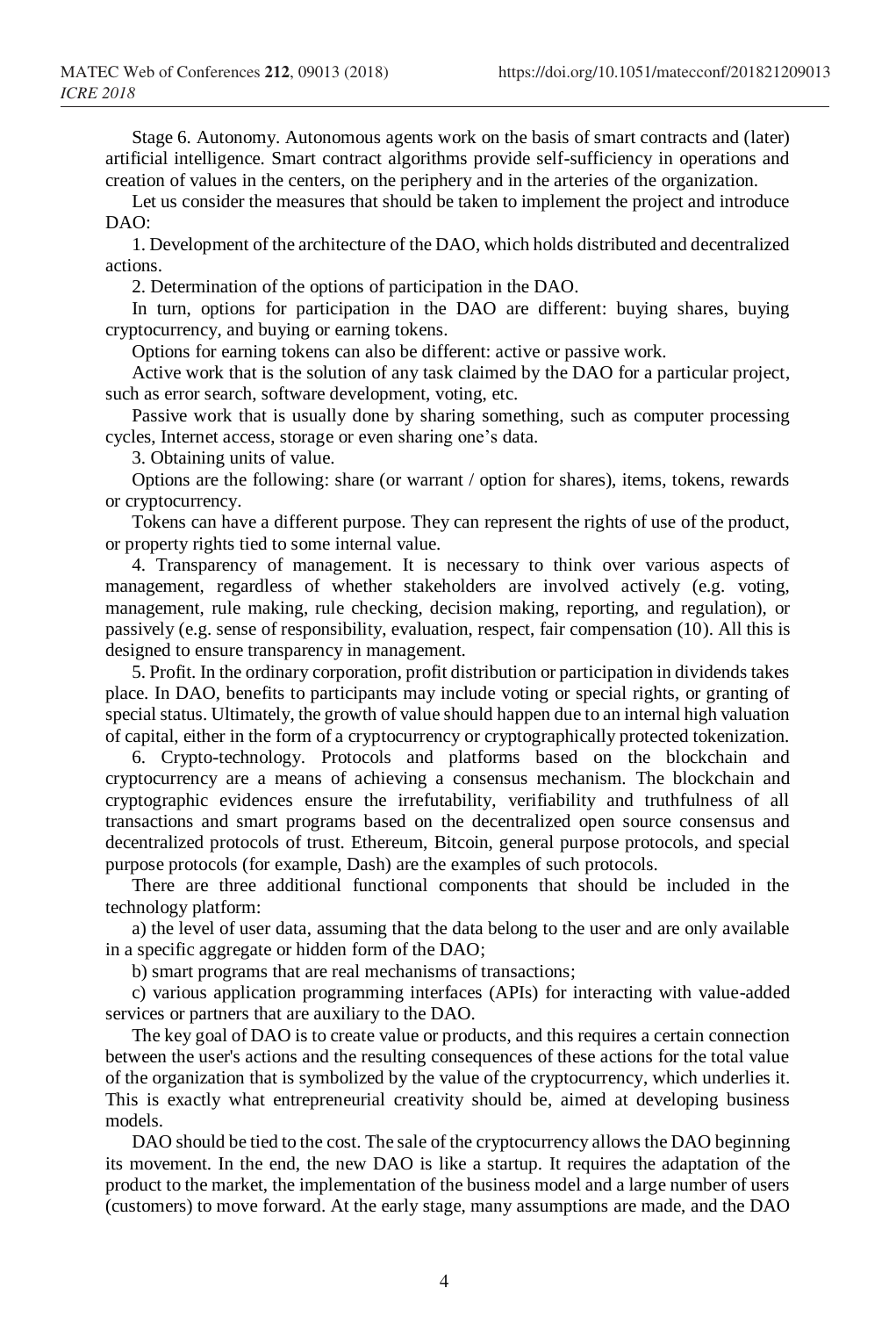may resemble a science-fiction project, until the product or service proves to be viable on the market. Market resilience and not the success of initial fundraising is the evidence of success.

The creation of DAO is a step-by-step and gradual process of constructing a building that cannot be artificially accelerated.

Companies may not fully comply with the idea of DAO. Companies can only partially implement the DAO principles. There is no right or wrong way of implementing the blockchain inside large organizations. There are different approaches. The launch starts with a clean sheet of paper and without any baggage. Therefore, it is not easy to make an organization a conscious, well-informed supporter of the blockchain and a connoisseur of its capabilities. As a rule, this starts to happen after the interested parties appear in the company, and after the external pressure of the market is added to the interest of progressive employees.

One can draw an analogy between the introduction of reengineering in the early 1990s, and the introduction of the blockchain. Reengineering of business was a common approach in the 1990s. The difference between the epoch of reengineering and the early period of the blockchain is that the approaches of reengineering have mostly been written, and most of the work was devoted to the implementation.

In the early 1990s, the information technology was the main revolutionary technology. Technologies of the corporate blockchain grew and matured until 2016. Now it is time to introduce the blockchain in companies, for which it is useful to borrow the idea of "reengineering king", which was used in the 1990s. "The king of the blockchain" should understand business operations and the role of reengineering of the business process, as well as being the blockchain enthusiast. He should be responsible for removing obstacles in the organization, for promoting education, supervising projects and sharing best practices, and supervising the implementation of the blockchain in the organization. This is a difficult task, because it consists in finding and destroying old processes instead of automating or optimizing what is being done at the moment.

W. Mougayar is devising 13 strategies for corporate executives aimed at solving various problems [5]. Let us name these strategies:

1. The strategy of combating anchors.

The problem is that the blockchain redefines the past. Large companies always struggle with their obsolete applications, because they can be anchors that interfere with the advent of new technologies.

2. Creating a strategic advantage based on the blockchain.

The blockchain is the strategic platform of IT. The blockchain in its fullest form is the new main platform for software development. Therefore, it is of an increasingly strategic nature. A strategic approach means that it does not only reduce costs and increase the speed of transactions. This means that it needs to find strategic use that can provide for a competitive advantage.

3. Strategy of creating competencies.

It is used for the full deployment of solutions on the blockchain inside of the company, such as education, discovery, design, development and management.

Education is aimed at studying the basic functionality of the blockchain and what it allows in general.

Discovery answers the question: where can the blockchain be applied and what can we do with it?

Design decides what functional solutions we will need to use the potential that we saw at the initial stage? How will this affect influence what we do, including the business process, contractual and legal requirements?

Development is aimed at creating software, integrating and implementing technology.

Management includes ongoing software maintenance, support, iterative evolution, new features and updates.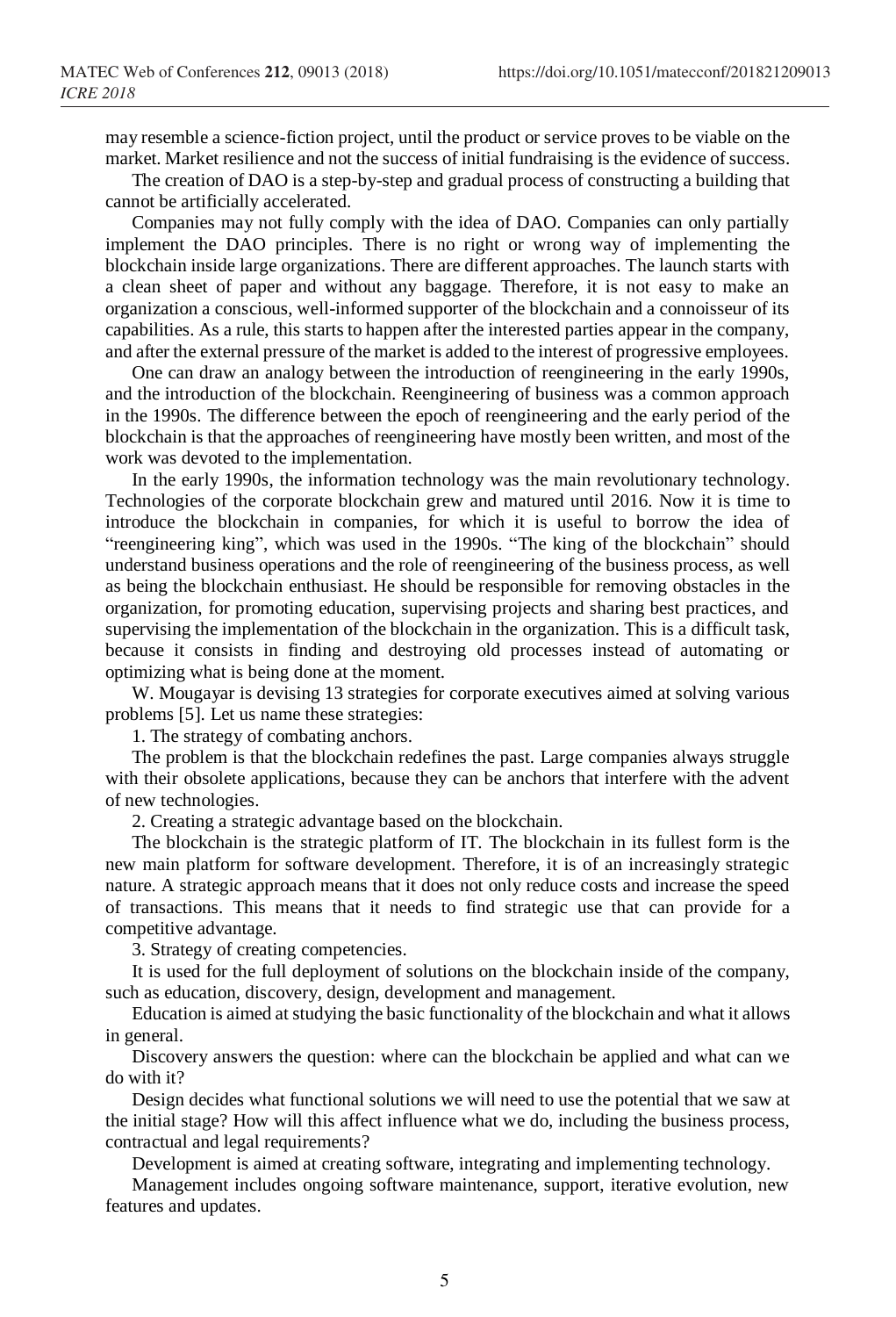Most companies cannot develop expertise in all these areas, but they can cooperate with external firms on specific aspects of these steps. Knowing how to program the blockchains will be a necessary competence, no less important than programming the Internet applications.

4. The strategy of choosing partners.

Each organization has its own starting point, based on its resources and capabilities, so the chosen approach will depend on the specific situation.

5. The strategy of internal integration.

The problem is that when the blockchain is introduced into an existing system, it must be integrated with the existing corporate systems. However, the blockchain also has the potential to replace some internal processes. It is easier to start using the blockchain in some new segments without internal integration.

6. The strategy of developing the blockchain as a platform for joint services.

It is possible to create joint services of the blockchains either at the vertical level (for example, in a specific financial services application), or at the horizontal level (for example, a common record verification service).

7. The strategy of improvement.

For startups, it is clear that the blockchain is a destroyer, but for large companies, the first likely scenarios are to deploy the blockchain technology to improve existing operations.

8. The strategy of the blockchain as a new database.

The blockchain as a new database.

9. The strategy of the blockchain platform.

The blockchain is considered as a service.

10. The strategy of training.

A proactive approach to training employees of various departments to the blockchain technology is introduced.

11. Strategy of the proof.

Large companies often use the "proof of concepts" (POCs) approach. The sense is to implement end-to-end projects of a smaller scale, in which one can see the results of using the blockchain with real users.

12. Strategy of reengineering.

If the blockchain technology is not yet ready, one can start reengineering business processes while the technology is being prepared.

13. Strategy of cases.

It means to be engaged not only in improving with the help of the blockchain, but in thinking in the context of innovation.

Thus, the blockchain is a new paradigm for business. To develop the blockchain strategy, it is necessary to keep three elements in mind simultaneously: solving problems, identifying opportunities and implementing them. Such is the triad of sanity for the organizational strategy of the blockchain.

Another triad of action in moving towards decentralized organizations is to provide flexibility, openness and consensus. It is necessary to determine the tasks, distribute the workload among people who are able and ready to fulfill them, come to an agreement on their roles, duties and remuneration, and then fix them in the form of explicit and detailed self-fulfilling agreements called smart contracts [10, 11].

Let us highlight the opportunities for entrepreneurship development, which gives the use of DAO and smart contracts:

• Distributed autonomous organizations will become viable, with independent operations and creating value for users who are directly tied to services and financial rewards.

• Spontaneous and reliable trade will occur between equal partners, without central intermediaries, and with minimal or no difficulty.